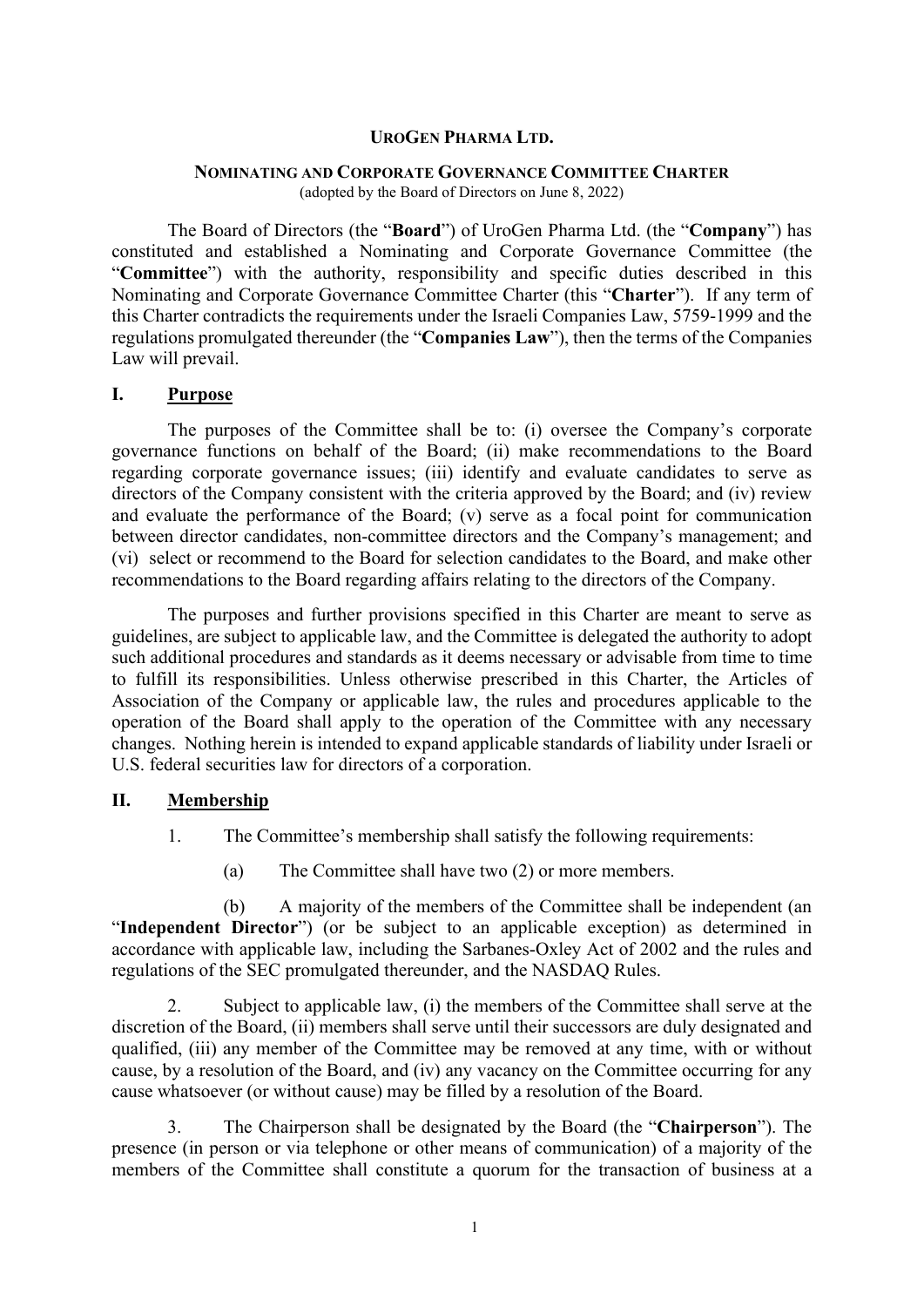meeting of the Committee, and the act of a majority of those present at any meeting at which there is a quorum and who are entitled to vote on the matter shall be the act of the Committee.

## **III. Meetings and Authority**

1. The Committee shall meet as circumstances require. The Chairperson shall prepare and distribute an agenda in advance of each meeting.

The Committee may ask members of management or others to attend meetings and provide pertinent information, as necessary to further the objectives of the Committee. This includes, but is not limited to, Company employees, internal or external auditors, legal advisors or consultants. It is the responsibility of the Committee to maintain free and open communication among the Committee, auditors, advisors or consultants, if any, and management of the Company.

3. The Committee shall have authority to retain and determine compensation for, at the expense of the Company, special legal or other advisors or consultants as it deems necessary or appropriate in the performance of its duties. The Committee shall also have the authority to pay, at the expense of the Company, ordinary administrative expenses that, as determined by the Committee, are necessary or appropriate in carrying out its duties. The Committee shall have full access to all books, records, facilities and personnel of the Company as deemed necessary or appropriate by any member of the Committee to discharge his or her responsibilities hereunder

4. Subject to applicable law and stock exchange rules, the Committee may delegate its authority to subcommittees established from time to time by the Committee. Such subcommittees shall consist of one (1) or more members of the Committee or the Board and shall report to the Committee.

## **IV. Responsibilities**

The Committee shall have the power and authority of the Board to perform the duties and to fulfill the responsibilities detailed below. The Committee's approval of any matter below shall not derogate from the requirements of the Companies Law pursuant to which approval of the Board and, in certain cases, the Company's shareholders is required for certain acts, and under such circumstances the Committee's approval shall constitute only a recommendation to any such body.

1. Review the policy statements of the Company to determine adherence to the Company's Corporate Code of Ethics and Conduct, bring to the attention of the Board current and emerging corporate governance trends that may affect the business operations, performance, governance functions or public image of the Company and develop with management a process for systematic review of important corporate governance issues and trends in corporate governance practices that could potentially impact the Company and enhance the effectiveness of the Committee.

2. Identify and evaluate candidates to serve on the Company's Board consistent with the criteria approved by the Board, including consideration of any potential conflicts of interest as well as applicable independence and other requirements.

3. Review, evaluate and consider the recommendations for nomination of incumbent directors for re-election to the Board, as well as monitor the size of the Board.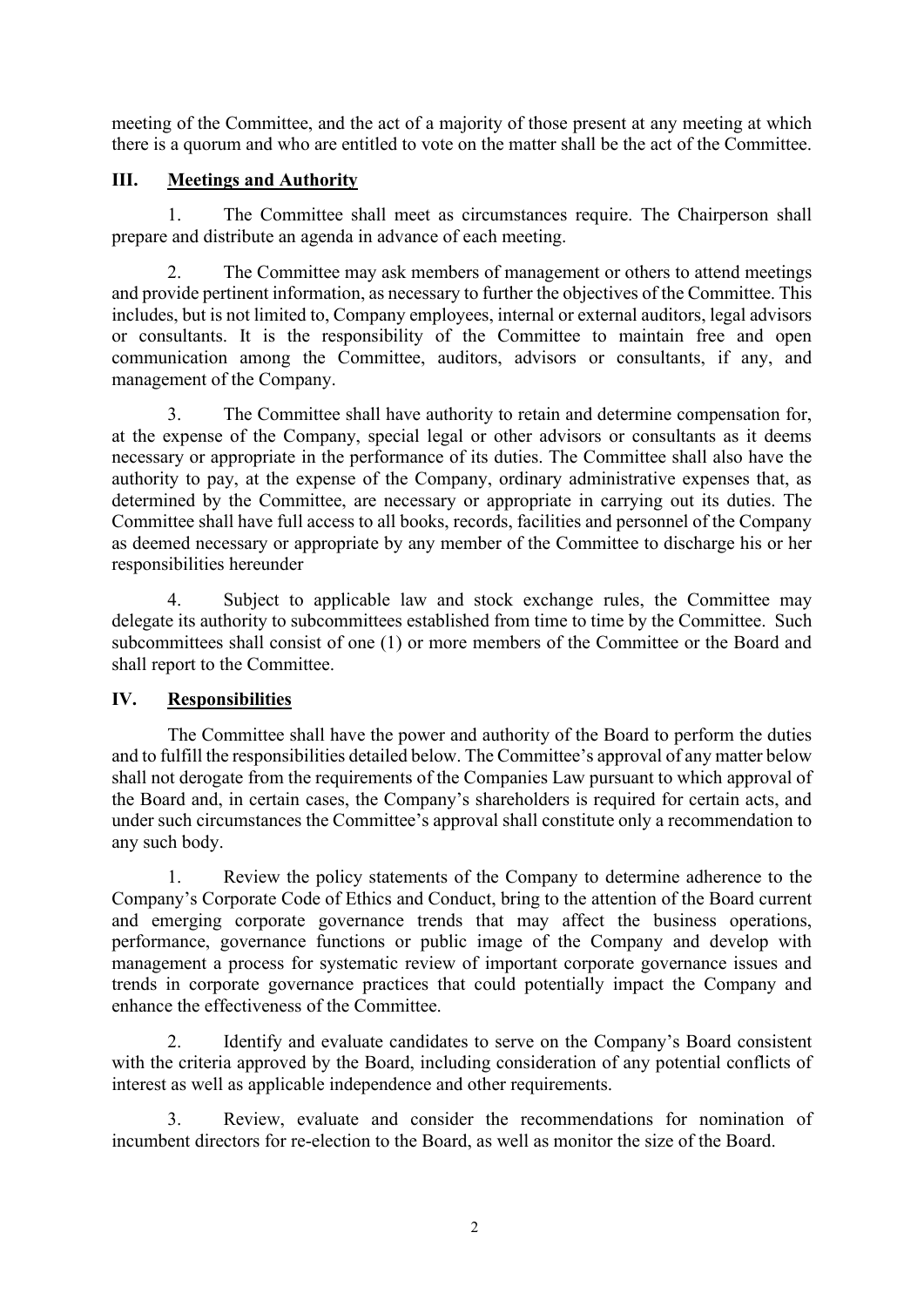4. Recommend to the Board for selection candidates to the Board and consider recommendations for Board nominees and proposals submitted by the Company's shareholders.

5. Periodically review the performance of the Board, including Board committees, and management, and make recommendations to the Board and management, as applicable, for areas of improvement as it deems appropriate.

6. Consider and assess the independence of directors, including consideration of any independence requirements imposed by any stock exchange on which any of the Company's shares are then listed.

7. Oversee the Board's committee structure and operations, including authority to delegate to subcommittees and committee reporting to the Board.

8. After due consideration of the interests, independence and experience of the individual directors and the independence and experience requirements of any stock exchange on which any of the Company's shares are then listed, the rules and regulations of the SEC and applicable law, recommend to the entire Board annually the chairpersonship and membership of each committee.

9. Institute such plan or program as it may deem appropriate for the continuing education of directors.

10. Periodically review with the CEO the plans for succession for the Company's Office Holders, as it sees fit, and make recommendations to the Board with respect to the selection of appropriate individuals to succeed to these positions.

11. Periodically review the processes and procedures used by the Company to provide information to the Board and its committees and make recommendations to the Board and management for improvement as appropriate. The Committee should consider, among other factors, the reporting channels through which the Board and its committees receive information and the level of access to outside advisors where necessary or appropriate, as well as the procedures for providing accurate, relevant and appropriately detailed information to the Board and its committees on a timely basis.

12. Perform such other activities and functions as are required by applicable law, stock exchange rules or provisions of the Company's charter documents, or as are otherwise necessary and advisable, in its or the Board's discretion, for the efficient discharge of its duties.

# **V. Reporting**

The Committee will apprise the Board regularly of its decisions and recommendations and of significant developments in the course of performing the above responsibilities and duties. Without derogating from the aforesaid, the Committee shall submit any recommendation or resolution that is subject to Board approval a reasonable time prior to the contemplated Board meeting.

## **VI. Conflicts of Interest**

In the event of a conflict of interest relevant to a matter that is being reviewed by the Committee, appropriate disclosure and/or recusal consistent with Company policy is required.